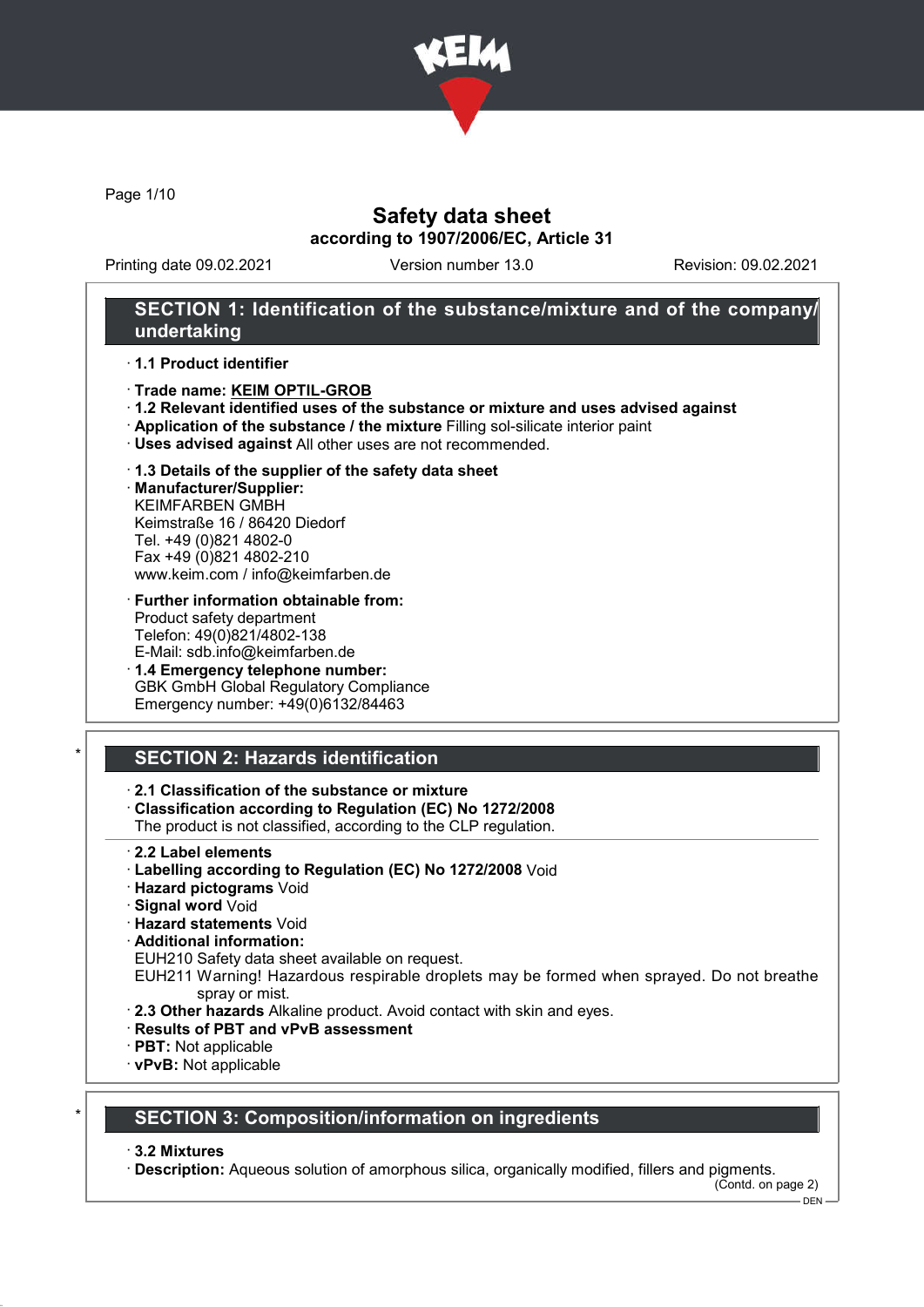

Page 2/10

# Safety data sheet according to 1907/2006/EC, Article 31

Printing date 09.02.2021 Version number 13.0 Revision: 09.02.2021

(Contd. of page 1)

#### Trade name: KEIM OPTIL-GROB

#### Dangerous components:

CAS: 13463-67-7 EINECS: 236-675-5 Index number: 022-006-00-2 Reg.nr.: 01-2119489379-17- 0016

titanium dioxide [in powder form containing 1 % or more 10-25% of particles with aerodynamic diameter  $\leq 10 \text{ }\mu\text{m}$ ] **Carc. 2, H351** 

Additional information: For the wording of the listed hazard phrases refer to section 16.

# SECTION 4: First aid measures

#### · 4.1 Description of first aid measures

- · General information:
- No special measures required.

When seeing the doctor we suggest to present this safety data sheet.

- · After inhalation: Supply fresh air; consult doctor in case of complaints.
- · After skin contact:
- Immediately wash with water and soap and rinse thoroughly.
- Do not use solvents or thinners.
- If skin irritation continues, consult a doctor.
- · After eye contact:
- Rinse opened eye for several minutes under running water. Then consult a doctor.
- · After swallowing:

Rinse mouth and throat well with water.

Do not induce vomiting; call for medical help immediately.

- · 4.2 Most important symptoms and effects, both acute and delayed
- No further relevant information available.
- · 4.3 Indication of any immediate medical attention and special treatment needed No further relevant information available.

## SECTION 5: Firefighting measures

- · 5.1 Extinguishing media
- · Suitable extinguishing agents:
- Product itself does not burn. Co-ordinate fire-fighting measures to the fire surroundings.
- · 5.2 Special hazards arising from the substance or mixture
- No further relevant information available.
- · 5.3 Advice for firefighters
- · Specila protective equipment: Wear self-contained respiratory protective device.
- · Additional information
- Dispose of fire debris and contaminated fire fighting water in accordance with official regulations. In case of fire do not breathe smoke, fumes and vapours. Cool endangered receptacles with water spray.

(Contd. on page 3)

DEN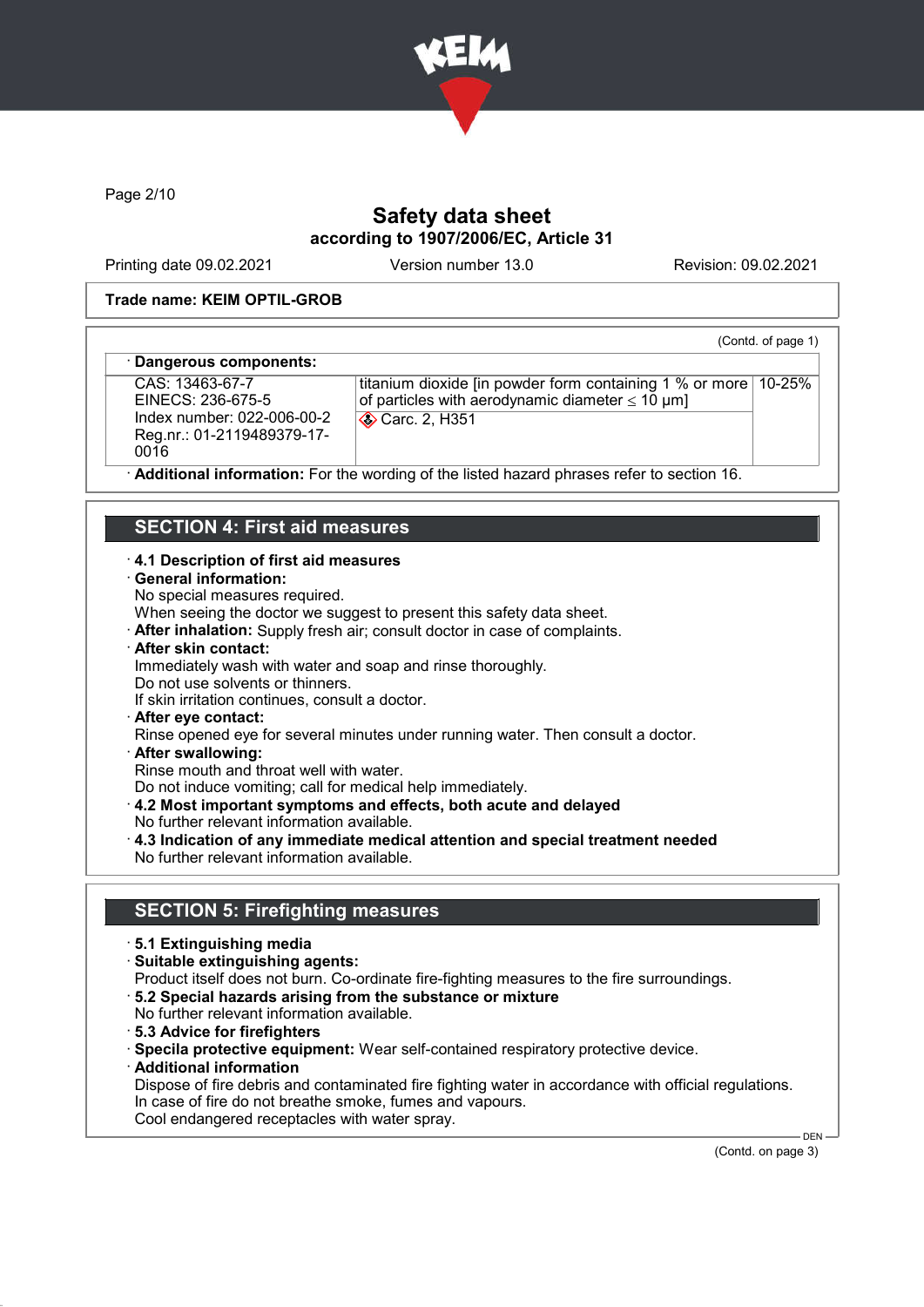

Page 3/10

 $\overline{\phantom{a}}$ 

# Safety data sheet according to 1907/2006/EC, Article 31

Printing date 09.02.2021 Version number 13.0 Revision: 09.02.2021

Trade name: KEIM OPTIL-GROB

(Contd. of page 2)

# SECTION 6: Accidental release measures

| Follow local governmental rules and regulations.<br>Dilute with plenty of water.<br>6.3 Methods and material for containment and cleaning up:<br>Absorb with liquid-binding material (sand, diatomite, acid binders, universal binders, sawdust).<br>Ensure adequate ventilation.<br>Dispose of the material collected according to regulations.<br>Clear contaminated areas thoroughly.<br>Flush rests with sufficient amount of water.<br>6.4 Reference to other sections<br>See Section 7 for information on safe handling.<br>See Section 8 for information on personal protection equipment.<br>See Section 13 for disposal information. |
|-----------------------------------------------------------------------------------------------------------------------------------------------------------------------------------------------------------------------------------------------------------------------------------------------------------------------------------------------------------------------------------------------------------------------------------------------------------------------------------------------------------------------------------------------------------------------------------------------------------------------------------------------|
|                                                                                                                                                                                                                                                                                                                                                                                                                                                                                                                                                                                                                                               |
| <b>SECTION 7: Handling and storage</b>                                                                                                                                                                                                                                                                                                                                                                                                                                                                                                                                                                                                        |
| · 7.1 Precautions for safe handling<br>Keep receptacles tightly sealed.<br>Avoid contact with skin and eyes.<br>Do not inhale aerosols.<br>Ensure good ventilation/exhaustion at the workplace.<br>See item 8 (8.2) for information about suitable protective equipment and technical precautions.<br>Respect the protection rules.<br>· Information about fire - and explosion protection:<br>The product is not flammable.<br>No special measures required.                                                                                                                                                                                 |
| · 7.2 Conditions for safe storage, including any incompatibilities<br>· Storage:<br>Requirements to be met by storerooms and receptacles:<br>Keep in the original containers in a cool and dry place.<br>Store only in unopened original receptacles.<br>· Information about storage in one common storage facility: Do not store together with acids.<br>· Further information about storage conditions:<br>Store in a cool place.<br>Protect from frost.<br>Protect from heat and direct sunlight.<br>· Storage class: 12                                                                                                                   |
| (Contd. on page 4)<br>- DEN                                                                                                                                                                                                                                                                                                                                                                                                                                                                                                                                                                                                                   |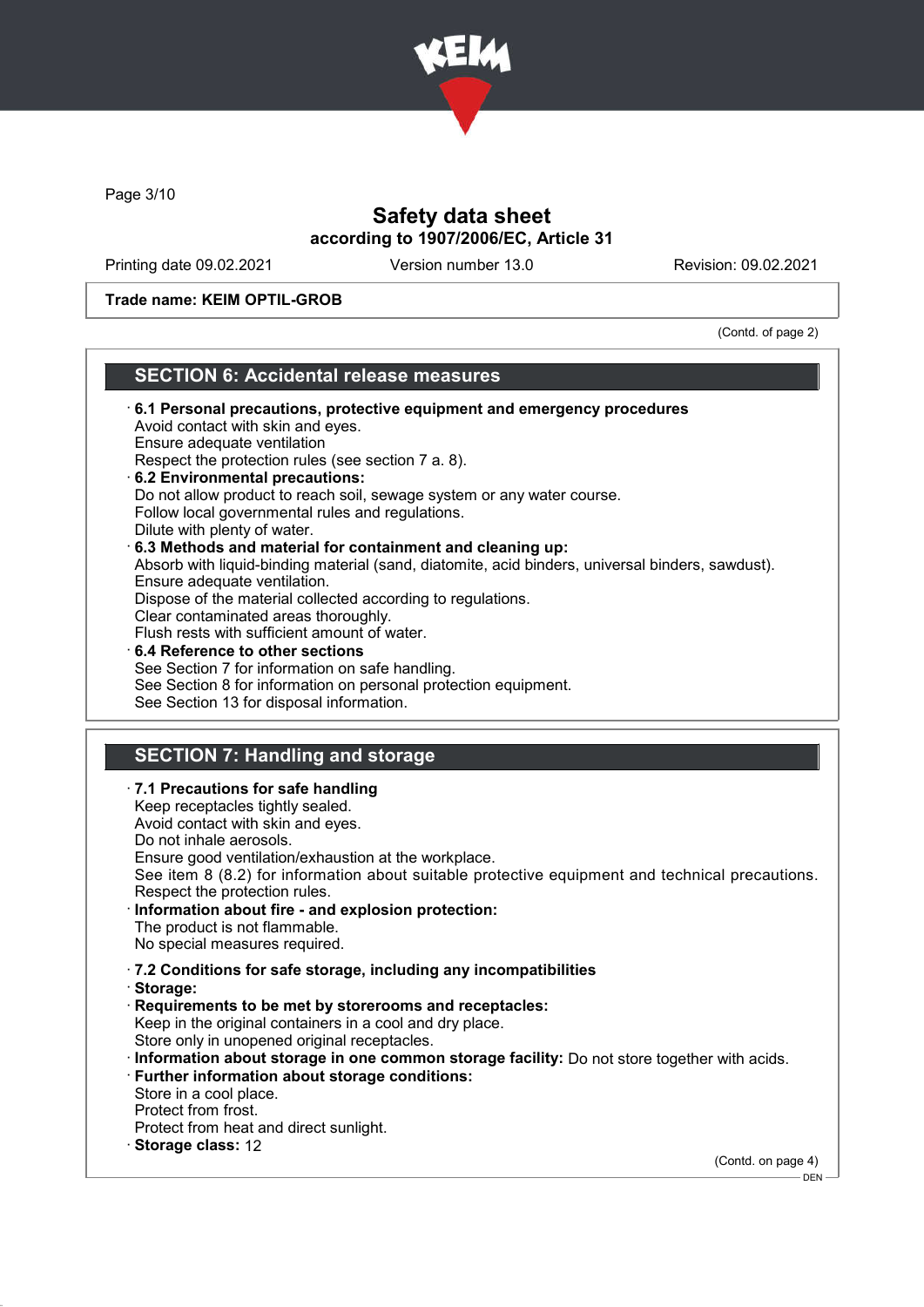

Page 4/10

# Safety data sheet according to 1907/2006/EC, Article 31

Printing date 09.02.2021 Version number 13.0 Revision: 09.02.2021

#### Trade name: KEIM OPTIL-GROB

(Contd. of page 3)

· 7.3 Specific end use(s) No further relevant information available.

## SECTION 8: Exposure controls/personal protection

#### · 8.1 Control parameters

· Ingredients with limit values that require monitoring at the workplace:

13463-67-7 titanium dioxide [in powder form containing 1 % or more of particles with aerodynamic diameter  $\leq 10 \mu m$ ]

AGW (Germany) Long-term value: 1.25\* 10\*\* mg/m<sup>3</sup> 2(II);\*alveolengängig\*\*einatembar; AGS, DFG

#### 14808-60-7 Quartz (SiO2)

MAK (Germany) alveolengängige Fraktion

## · DNELs

## 13463-67-7 titanium dioxide [in powder form containing 1 % or more of particles with aerodynamic diameter ≤ 10 μm]

Inhalative Long-term - local effects  $10 \text{ mg/m}^3$  (not specified)

#### · PNECs

## 13463-67-7 titanium dioxide [in powder form containing 1 % or more of particles with aerodynamic diameter  $\leq 10 \mu m$ ]

| Aquatic compartment - freshwater                                              | 0.184 mg/l (freshwater)                   |
|-------------------------------------------------------------------------------|-------------------------------------------|
| Aquatic compartment - marine water                                            | 0.0184 mg/l (marine water)                |
| Aquatic compartment - water, intermittent releases 0.193 mg/l (invertebrates) |                                           |
| Aquatic compartment - sediment in freshwater                                  | 1,000 mg/kg sed dw (sediment fresh water) |
| Aquatic compartment - sediment in marine water                                | 100 mg/kg sed dw (sediment marine water)  |
| Terrestrial compartment - soil                                                | 100 mg/kg dw (soil)                       |
| Sewage treatment plant                                                        | 100 mg/l (sewage treatment plant)         |

· Additional information: The lists valid during the making were used as basis.

#### · 8.2 Exposure controls

#### · Personal protective equipment:

- · General protective and hygienic measures: Avoid contact with the eyes and skin.
- Do not inhale aerosols.
- Wash hands before breaks and at the end of work.

Immediately remove all soiled and contaminated clothing.

Respiratory protection:

Use suitable respiratory protective device only when aerosol or mist is formed. Filter: P2

- · Protection of hands: Protective gloves
- · Material of gloves
- suitable material e.g.:
- Nitrile impregnated cotton-gloves
- PVC or PE gloves Recommended thickness of the material:  $\geq 0.5$  mm

(Contd. on page 5)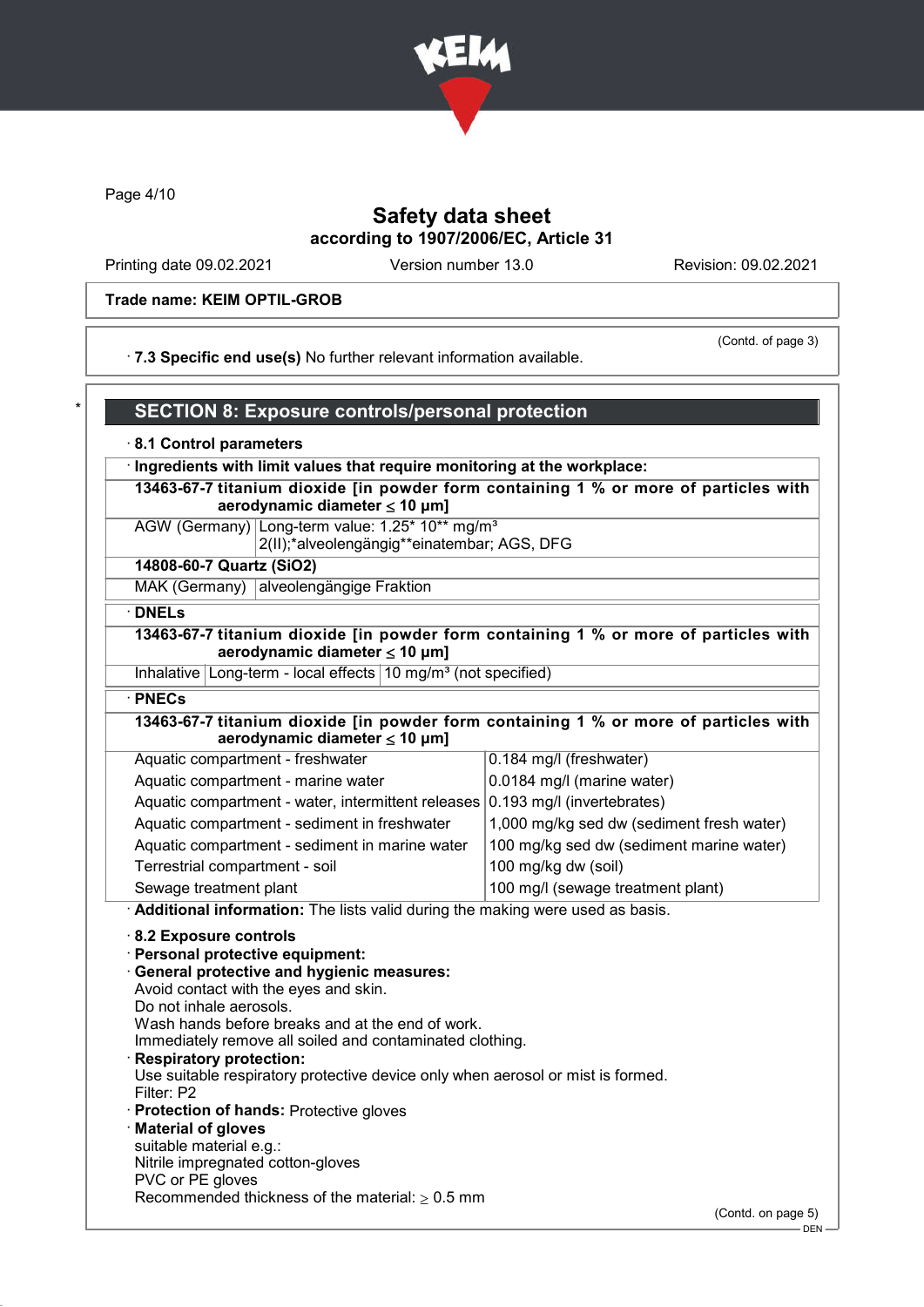

Page 5/10

# Safety data sheet according to 1907/2006/EC, Article 31

Printing date 09.02.2021 Version number 13.0 Revision: 09.02.2021

(Contd. of page 4)

#### Trade name: KEIM OPTIL-GROB

Butyl rubber, BR

Recommended thickness of the material:  $> 0.7$  mm

The selection of the suitable gloves does not only depend on the material, but also on further marks of quality and varies from manufacturer to manufacturer. As the product is a preparation of several substances, the resistance of the glove material can not be calculated in advance and has therefore to be checked prior to the application.

# Penetration time of glove material

Value for the permeation: level  $\geq 6$  (480 min)

The determined penetration times according to EN 16523-1:2015 are not performed under practical conditions. Therefore a maximum wearing time, which corresponds to 50% of the penetration time, is recommended.

The exact break trough time has to be found out by the manufacturer of the protective gloves and has to be observed.

- · Eye protection: Safety glasses
- · Body protection: Protective work clothing
- · Limitation and supervision of exposure into the environment See Section 12 and 6.2

No further relevant information available.

## **SECTION 9: Physical and chemical properties**

| <b>General Information</b>                       | 9.1 Information on basic physical and chemical properties |  |
|--------------------------------------------------|-----------------------------------------------------------|--|
| · Appearance:                                    |                                                           |  |
| Form:                                            | Pasty                                                     |  |
| Colour:                                          | Different, according to colouring.                        |  |
| · Odour:                                         | Weak, characteristic                                      |  |
| Odour threshold:                                 | Not determined                                            |  |
| $\cdot$ pH-value at 20 °C:                       | $~11*$                                                    |  |
| $\cdot$ Change in condition                      |                                                           |  |
| <b>Melting point/freezing point:</b>             | Not determined                                            |  |
| Initial boiling point and boiling range: >100 °C |                                                           |  |
| · Flash point:                                   | Not applicable                                            |  |
| · Flammability (solid, gas):                     | Not applicable                                            |  |
| · Ignition temperature:                          | Not determined                                            |  |
| <b>Decomposition temperature:</b>                | Not determined                                            |  |
| · Auto-ignition temperature:                     | Product is not selfigniting.                              |  |
| <b>Explosive properties:</b>                     | Product does not present an explosion hazard.             |  |
| <b>Explosion limits:</b>                         |                                                           |  |
| Lower:                                           | Not applicable                                            |  |
| Upper:                                           | Not applicable                                            |  |
|                                                  | (Contd. on page 6)                                        |  |

DEN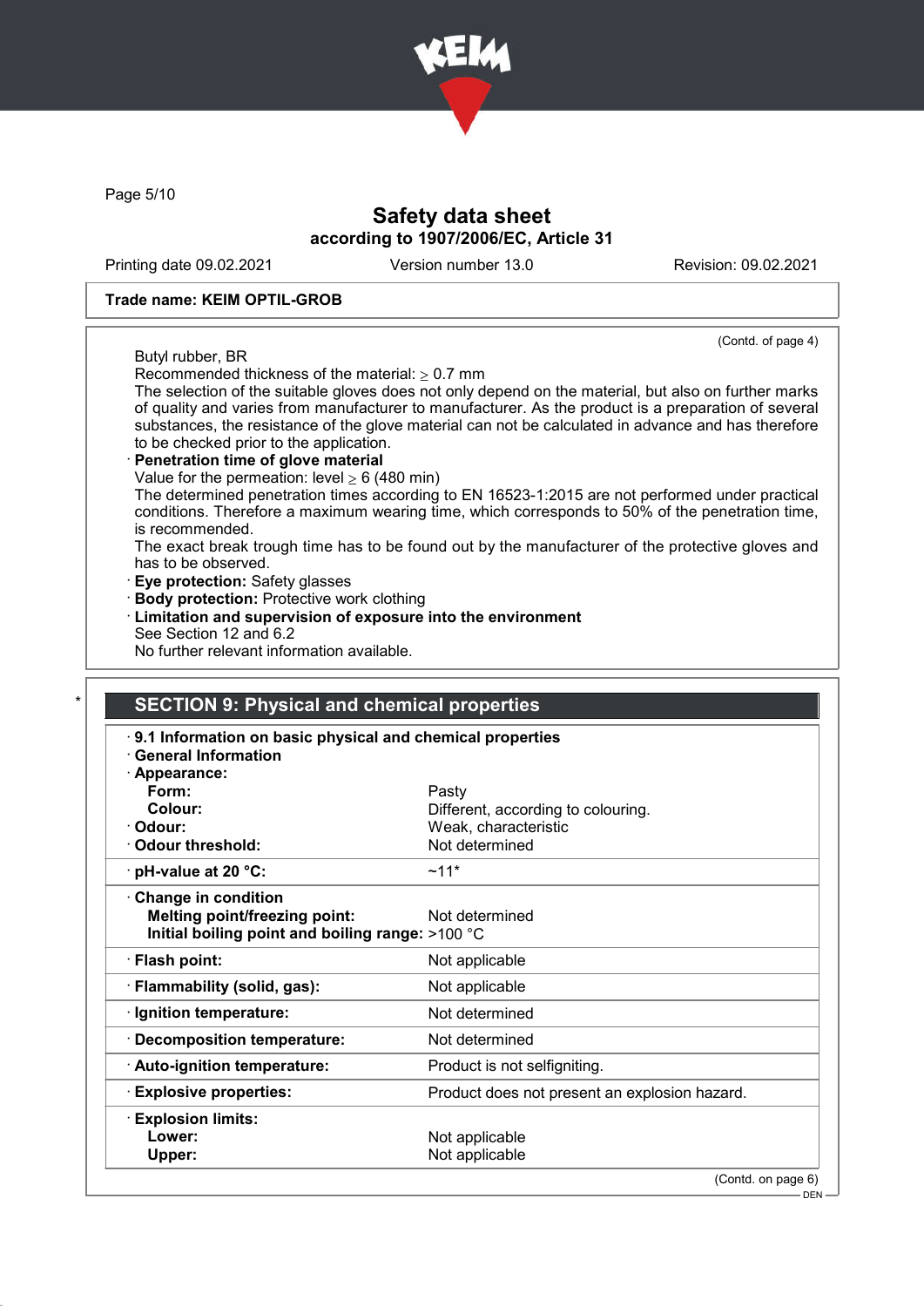

Page 6/10

# Safety data sheet according to 1907/2006/EC, Article 31

Printing date 09.02.2021 Version number 13.0 Revision: 09.02.2021

DEN

#### Trade name: KEIM OPTIL-GROB

|                                           | (Contd. of page 5)                                                              |
|-------------------------------------------|---------------------------------------------------------------------------------|
| · Oxidising properties:                   | Not applicable                                                                  |
| Vapour pressure at 20 °C:                 | $\sim$ 23 hPa                                                                   |
| · Density at 20 °C:                       | 1.6-1.8 $\frac{\text{g}}{\text{cm}^3}$                                          |
| · Relative density                        | Not determined                                                                  |
| · Vapour density                          | Not applicable.                                                                 |
| <b>Evaporation rate</b>                   | Not applicable                                                                  |
| · Solubility in / Miscibility with        |                                                                                 |
| water:                                    | Miscible                                                                        |
| · Partition coefficient: n-octanol/water: | Not applicable                                                                  |
| · Viscosity:                              |                                                                                 |
| Dynamic at 20 °C:                         | 3200-4300* mPas                                                                 |
| Kinematic:                                | Not determined                                                                  |
| $\cdot$ 9.2 Other information             | * The values are for freshly produced material and may<br>change with the time. |
|                                           |                                                                                 |

## SECTION 10: Stability and reactivity

- · 10.1 Reactivity No further relevant information available.
- · 10.2 Chemical stability Stable under normal conditions of storage and use.
- · Thermal decomposition / conditions to be avoided:
- No decomposition if used according to specifications.
- · 10.3 Possibility of hazardous reactions No dangerous reactions known.
- · 10.4 Conditions to avoid No further relevant information available.
- · 10.5 Incompatible materials: Acids
- · 10.6 Hazardous decomposition products:

No hazardous decomposition products if stored and handled as prescribed.

## **SECTION 11: Toxicological information**

## · 11.1 Information on toxicological effects

· Acute toxicity Based on available data, the classification criteria are not met.

| 13463-67-7 titanium dioxide [in powder form containing 1 % or more of particles with<br>aerodynamic diameter $\leq 10 \mu m$ ] |              |                                       |
|--------------------------------------------------------------------------------------------------------------------------------|--------------|---------------------------------------|
| Oral                                                                                                                           | LD50         | >5,000 mg/kg (rat) (OECD 425)         |
| Dermal                                                                                                                         | LD50         | >10,000 mg/kg (rabbit)                |
| Inhalative                                                                                                                     |              | LC50/4 h  > 6.82 mg/l (rat)           |
|                                                                                                                                | <b>LOAEL</b> | 0.05 mg/l /730d (rat)                 |
|                                                                                                                                | <b>NOAEL</b> | $ 24,000 \text{ mg/kg}$ /versch (rat) |
|                                                                                                                                |              | (Contd. on page 7)                    |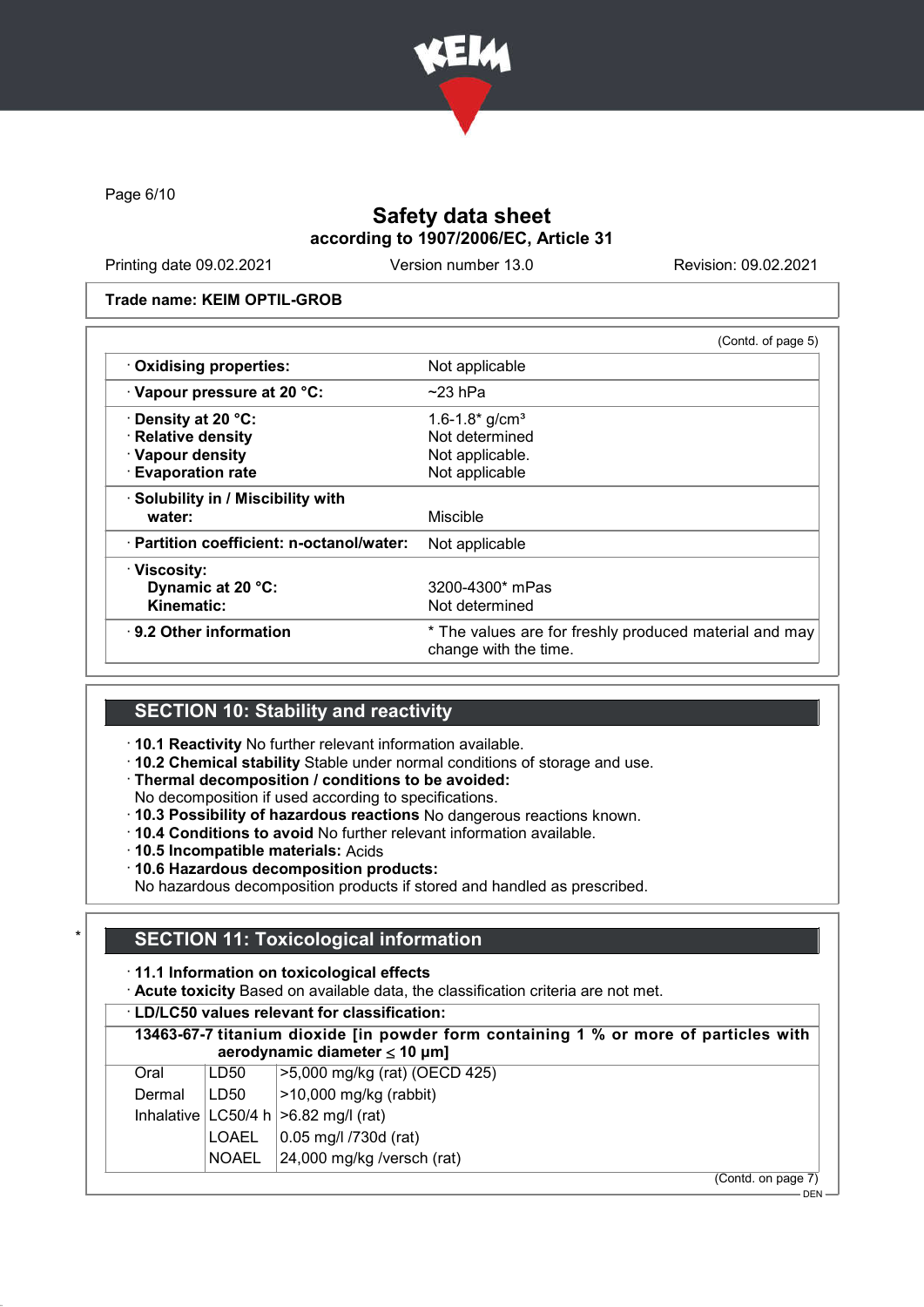

Page 7/10

# Safety data sheet according to 1907/2006/EC, Article 31

Printing date 09.02.2021 Version number 13.0 Revision: 09.02.2021

(Contd. of page 6)

#### Trade name: KEIM OPTIL-GROB

## · Primary irritant effect:

· Skin corrosion/irritation Frequent persistent contact with the skin may cause skin irritation.

· Serious eye damage/irritation In case of longer exposure, irritating effect is possible.

- · during inhalation: Irritant effect possible.
- · during swallowing: Irritant effect possible
- · Respiratory or skin sensitisation Based on available data, the classification criteria are not met.

· Other information (about experimental toxicology):

Experimental analysis are not available.

The product was not tested. The statements on toxicology have been derived from the properties of the individual components.

- · Subacute to chronic toxicity:
- · CMR effects (carcinogenity, mutagenicity and toxicity for reproduction) Not applicable
- · Germ cell mutagenicity Based on available data, the classification criteria are not met.
- · Carcinogenicity Based on available data, the classification criteria are not met.
- · Reproductive toxicity Based on available data, the classification criteria are not met.
- · STOT-single exposure Based on available data, the classification criteria are not met.
- · STOT-repeated exposure Based on available data, the classification criteria are not met.
- · Aspiration hazard Based on available data, the classification criteria are not met.

# **SECTION 12: Ecological information**

## · 12.1 Toxicity

#### Aquatic toxicity:

| 13463-67-7 titanium dioxide [in powder form containing 1 % or more of particles with |  |  |  |
|--------------------------------------------------------------------------------------|--|--|--|
| aerodynamic diameter $\leq 10 \mu m$ ]                                               |  |  |  |

| EC 50/48h  >100 mg/l (daphnia) (OECD 202) |  |  |  |
|-------------------------------------------|--|--|--|
|-------------------------------------------|--|--|--|

|  | LC 50/96 h $ >1,000$ mg/l (fish) |
|--|----------------------------------|
|--|----------------------------------|

ErC50 >100 mg/l /72h (algae)

NOEL 5,600 mg/l /72h (algae)

· 12.2 Persistence and degradability No further relevant information available.

· 12.3 Bioaccumulative potential No further relevant information available.

· 12.4 Mobility in soil No further relevant information available.

· Additional ecological information:

· AOX-indication:

Due to the substance of content which do not include organic jointed halogens, the product can not take influence on the AOX-load of the waste water.

## · According to the formulation contains the following heavy metals and compounds from the EU guideline NO. 2006/11/EC:

The product contains TiO2.

General notes:

At present there are no ecotoxicological assessments.

The statements on ecotoxicology have been derived from the properties of the individual components.

Do not allow product to reach ground water, water course or sewage system.

Water hazard class 1 (German Regulation) (Self-assessment): slightly hazardous for water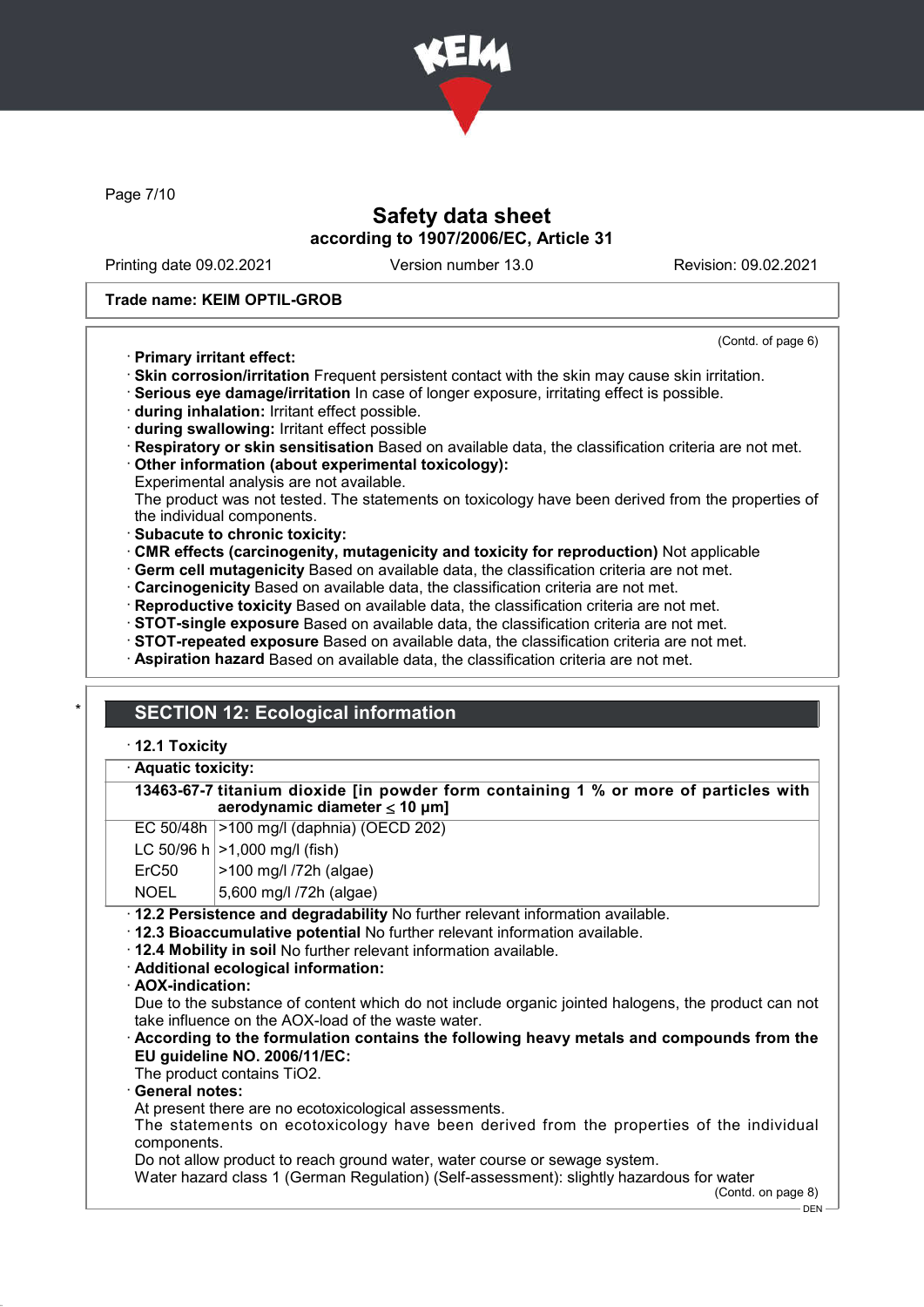

Page 8/10

# Safety data sheet according to 1907/2006/EC, Article 31

Printing date 09.02.2021 Version number 13.0 Revision: 09.02.2021

(Contd. of page 7)

#### Trade name: KEIM OPTIL-GROB

## · 12.5 Results of PBT and vPvB assessment

- · PBT: Not applicable
- · vPvB: Not applicable

· 12.6 Other adverse effects No further relevant information available.

# SECTION 13: Disposal considerations

· 13.1 Waste treatment methods

· Recommendation

Must not be disposed with household garbage. Do not allow product to reach sewage system. Disposal must be made according to official regulations.

## · European waste catalogue

08 01 12 waste paint and varnish other than those mentioned in 08 01 11

· Uncleaned packaging:

· Recommendation: Disposal must be made according to official regulations.

· Recommended cleansing agents: Water, if necessary with cleansing agents.

| <b>SECTION 14: Transport information</b>                                   |                                                               |  |
|----------------------------------------------------------------------------|---------------------------------------------------------------|--|
| $\cdot$ 14.1 UN-Number<br>· ADR, IMDG, IATA                                | Void                                                          |  |
| 14.2 UN proper shipping name<br>· ADR, IMDG, IATA                          | Void                                                          |  |
| · 14.3 Transport hazard class(es)                                          |                                                               |  |
| · ADR, IMDG, IATA<br>· Class                                               | Void                                                          |  |
| 14.4 Packing group<br>· ADR, IMDG, IATA                                    | Void                                                          |  |
| 14.5 Environmental hazards:<br>· Marine pollutant:                         | N <sub>o</sub>                                                |  |
| 14.6 Special precautions for user                                          | Not applicable                                                |  |
| 14.7 Transport in bulk according to Annex II<br>of Marpol and the IBC Code | Not applicable                                                |  |
| · Transport/Additional information:                                        | No dangerous good in sense of these transport<br>regulations. |  |
| · UN "Model Regulation":                                                   | Void                                                          |  |
|                                                                            | - DEN -                                                       |  |

(Contd. on page 9)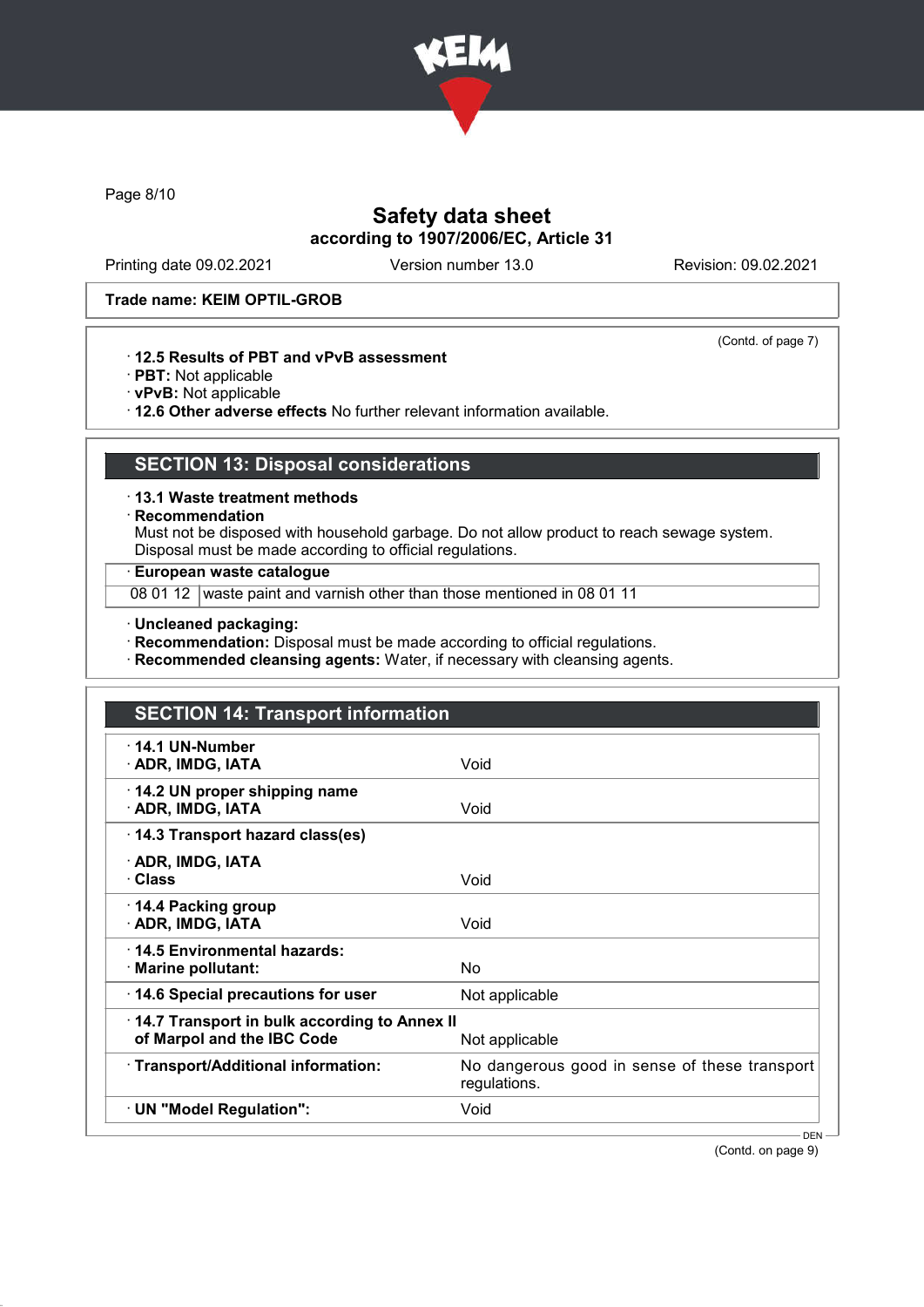

Page 9/10

# Safety data sheet according to 1907/2006/EC, Article 31

Printing date 09.02.2021 Version number 13.0 Revision: 09.02.2021

Trade name: KEIM OPTIL-GROB

(Contd. of page 8)

# SECTION 15: Regulatory information

- · 15.1 Safety, health and environmental regulations/legislation specific for the substance or mixture
- · Labelling according to Regulation (EC) No 1272/2008 For information on labelling please refer to section 2 of this document.
- · Directive 2012/18/EU
- · Named dangerous substances ANNEX I None of the ingredients is listed.
- · DIRECTIVE 2011/65/EU on the restriction of the use of certain hazardous substances in electrical and electronic equipment – Annex II
- None of the ingredients is listed.

#### · National regulations:

- · Waterhazard class: Water hazard class 1 (Self-assessment): slightly hazardous for water.
- · Other regulations, limitations and prohibitive regulations
- · Substances of very high concern (SVHC) according to REACH, Article 57 Not applicable
- · Product-Code/Giscode: BSW10
- · 15.2 Chemical safety assessment: A Chemical Safety Assessment has not been carried out.

# SECTION 16: Other information

This information is based on our present knowledge. However, this shall not constitute a guarantee for any specific product features and shall not establish a legally valid contractual relationship.

#### **Relevant phrases**

H351 Suspected of causing cancer.

- · Department issuing SDS: KEIMFARBEN Germany, Product safety department
- · Abbreviations and acronyms:

ADR: Accord européen sur le transport des marchandises dangereuses par Route (European Agreement concerning the International Carriage of Dangerous Goods by Road) IMDG: International Maritime Code for Dangerous Goods IATA: International Air Transport Association GHS: Globally Harmonised System of Classification and Labelling of Chemicals EINECS: European Inventory of Existing Commercial Chemical Substances ELINCS: European List of Notified Chemical Substances CAS: Chemical Abstracts Service (division of the American Chemical Society) TRGS: Technische Regeln für Gefahrstoffe (Technical Rules for Dangerous Substances, BAuA, Germany) DNEL: Derived No-Effect Level (REACH) PNEC: Predicted No-Effect Concentration (REACH) LC50: Lethal concentration, 50 percent LD50: Lethal dose, 50 percent PBT: Persistent, Bioaccumulative and Toxic SVHC: Substances of Very High Concern vPvB: very Persistent and very Bioaccumulative AGW: Arbeitsplatzgrenzwert (Germany)

- EC10: Effective concentration at 10% mortality rate.
- EC50: Half maximal effective concentration.
- LC10: Lethal concentration at 10% mortality rate.
- NOEC: No observed effect concentration.

REACH: Registration, Evaluation and Authorisation of Chemicals (Regulation (EC) No.1907/2006)

<sup>(</sup>Contd. on page 10)